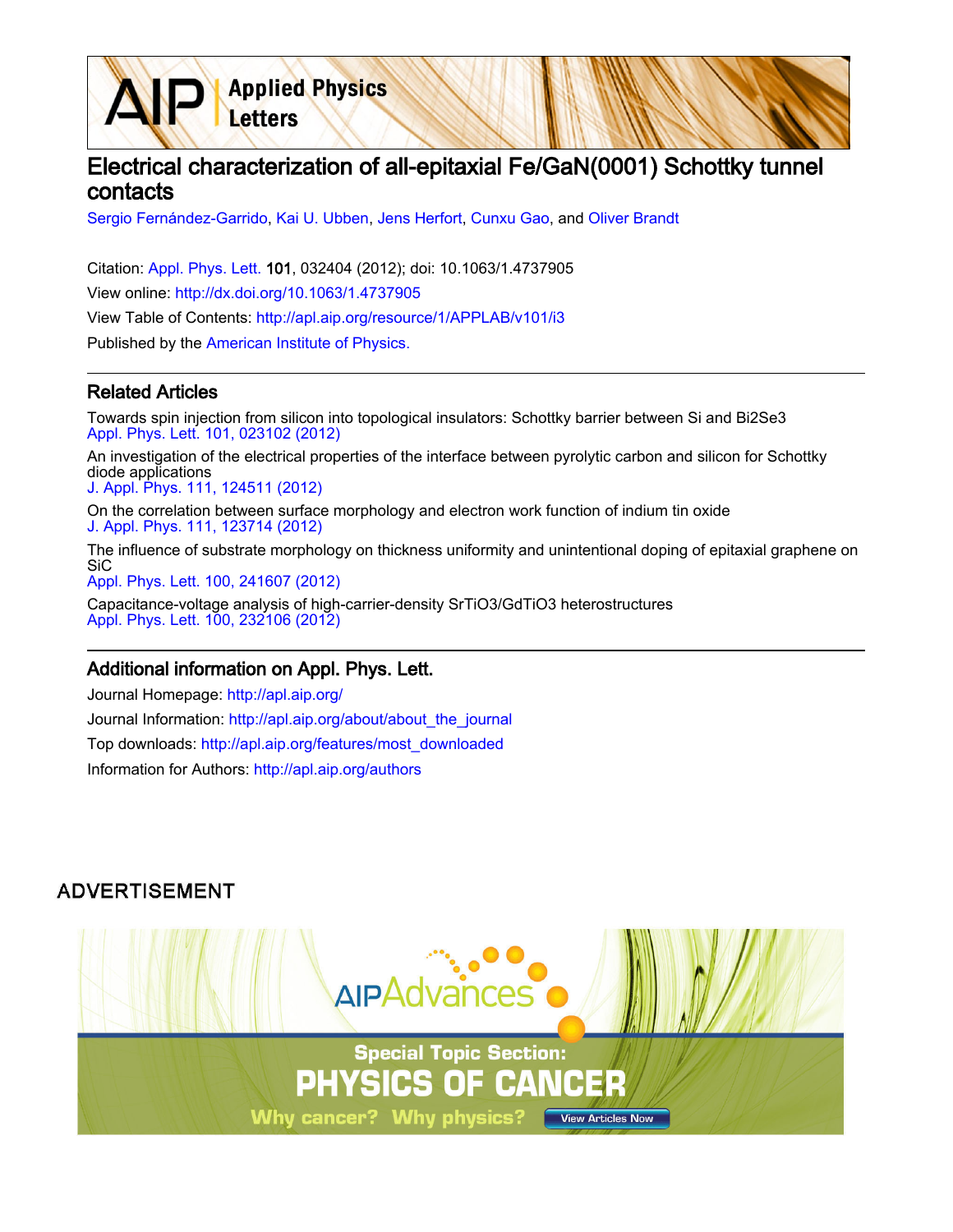## <span id="page-1-0"></span>[Electrical characterization of all-epitaxial Fe/GaN\(0001\) Schottky](http://dx.doi.org/10.1063/1.4737905) [tunnel contacts](http://dx.doi.org/10.1063/1.4737905)

Sergio Fernández-Garrido,<sup>a)</sup> Kai U. Ubben, Jens Herfort, Cunxu Gao, b) and Oliver Brandt Paul-Drude-Institut für Festkörperelektronik, Hausvogteiplatz 5-7, D-10117 Berlin, Germany

(Received 12 January 2012; accepted 5 July 2012; published online 19 July 2012)

We analyze the properties of Fe Schottky contacts prepared in situ on n-type GaN(0001) by molecular beam epitaxy. In particular, we investigate the suitability of these epitaxial Fe layers for electrical spin injection. Current-voltage-temperature measurements demonstrate pure field emission for Fe/GaN:Si Schottky diodes with  $\text{[Si]} = 5 \times 10^{18} \text{ cm}^{-3}$ . The Schottky barrier height of the clean, epitaxial Fe/GaN interface is determined by both current-voltage-temperature and capacitance-voltage techniques to be  $(1.47\pm0.09)$ eV.  $\odot$  2012 American Institute of Physics. [\[http://dx.doi.org/10.1063/1.4737905](http://dx.doi.org/10.1063/1.4737905)]

The ferromagnet/semiconductor (FM/SC) Fe/GaN heterostructure is potentially attractive for spintronic applications because of the high Curie temperature of Fe well above 300 K (Ref. [1\)](#page-4-0) and the long electron spin relaxation time in  $GaN<sup>2,3</sup>$  $GaN<sup>2,3</sup>$  $GaN<sup>2,3</sup>$  An essential requirement for spin injection, however, is the formation of a tunnel barrier between the ferro-magnetic metal and the semiconductor.<sup>[4](#page-4-0)</sup> Such a tunnel barrier may be realized by a Schottky contact operating in reverse bias.<sup>[5,6](#page-4-0)</sup> An unexpectedly low Schottky barrier height (SBH) was measured in Ref. [7](#page-4-0) for Fe on GaN, but was suggested to be a consequence of the oxidized interface which prevents an intimate contact between the materials.

For spin injection, the constituent materials of the FM/SC hybrid structures are required to be crystalline and pure, and the interface between them should be intimate and abrupt. In previous work by us, we have used molecular beam epitaxy (MBE) to prepare Fe films on GaN(0001) satisfying these conditions. $8.9$  The films were not only epitaxial, but the Fe/GaN interface was found to stay structurally and chemically abrupt up to temperatures of  $700^{\circ}$ C.<sup>8</sup> The electrical properties of these all-epitaxial Fe/GaN junctions, however, have yet to be explored.

This letter reports on the morphological, magnetic, and electrical properties of all-epitaxial, semitransparent Fe contacts on GaN(0001) suitable for spin-light emitting diodes. Detailed electrical measurements demonstrate that field emission (FE) prevails for Fe/GaN:Si Schottky diodes with  $[Si] = 5 \times 10^{18}$  cm<sup>-3</sup>. The intrinsic SBH of Fe/GaN is determined to be  $(1.47\pm0.09)$ eV.

The Fe/GaN:Si heterostructures were grown in a custom-built MBE system equipped with a radio-frequency  $N_2$  plasma source for active N, and solid-source effusion cells for Ga and Fe. Commercially available GaN(0001) templates grown by hydride vapor phase epitaxy (HVPE) on  $Al_2O_3$  were used as substrates. Si doped and nonintentionally doped (nid) n-GaN layers with a thickness of 0.5  $\mu$ m were grown at 690 °C at the boundary between the

Ga-droplet and intermediate Ga-rich growth regimes.<sup>[10](#page-4-0)</sup> The Si concentrations of the GaN:Si layers were  $5 \times 10^{17}$  and  $5 \times 10^{18}$  cm<sup>-3</sup> as determined by secondary ion mass spectrometry (SIMS), and the residual electron concentration of the nid GaN layer was estimated to be in the low  $10^{16}$  cm<sup>-3</sup> range. After GaN growth, the Ga adlayer was desorbed and an 8.5 nm thick, semitransparent Fe film was epitaxially grown at  $50^{\circ}$ C (for further details see Refs. [8](#page-4-0) and [9\)](#page-4-0). The surface morphology of this film was examined by atomic force microscopy (AFM). Both the in-plane and out-of-plane Fe magnetization loops were recorded at 300 K in a superconducting quantum interference device magnetometer (SQUID).

Figure 1 displays the in-plane and out-of-plane magnetization loops of the as-grown Fe film at 300 K. The magnetization M is normalized to the saturation magnetization  $M<sub>s</sub>$  which is close to that of thick Fe films when taking into



FIG. 1. Magnetization loops obtained at 300 K with H parallel to the  $[11\bar{2}0]$ ,  $[1\bar{1}00]$ , and  $[0001]$  directions of GaN. The solid symbols are the experimental data and the lines guides to the eye. The bottom right inset shows the inplane hysteresis loops for low magnetic fields. The upper left inset shows an AFM micrograph  $(5 \times 5 \mu m^2)$  of the as-grown Fe layer.

a)Author to whom correspondence should be addressed. Electronic mail: garrido@pdi-berlin.de.

b)Present address: School of Physical Science and Technology, Lanzhou University, Lanzhou 730000, People's Republic of China.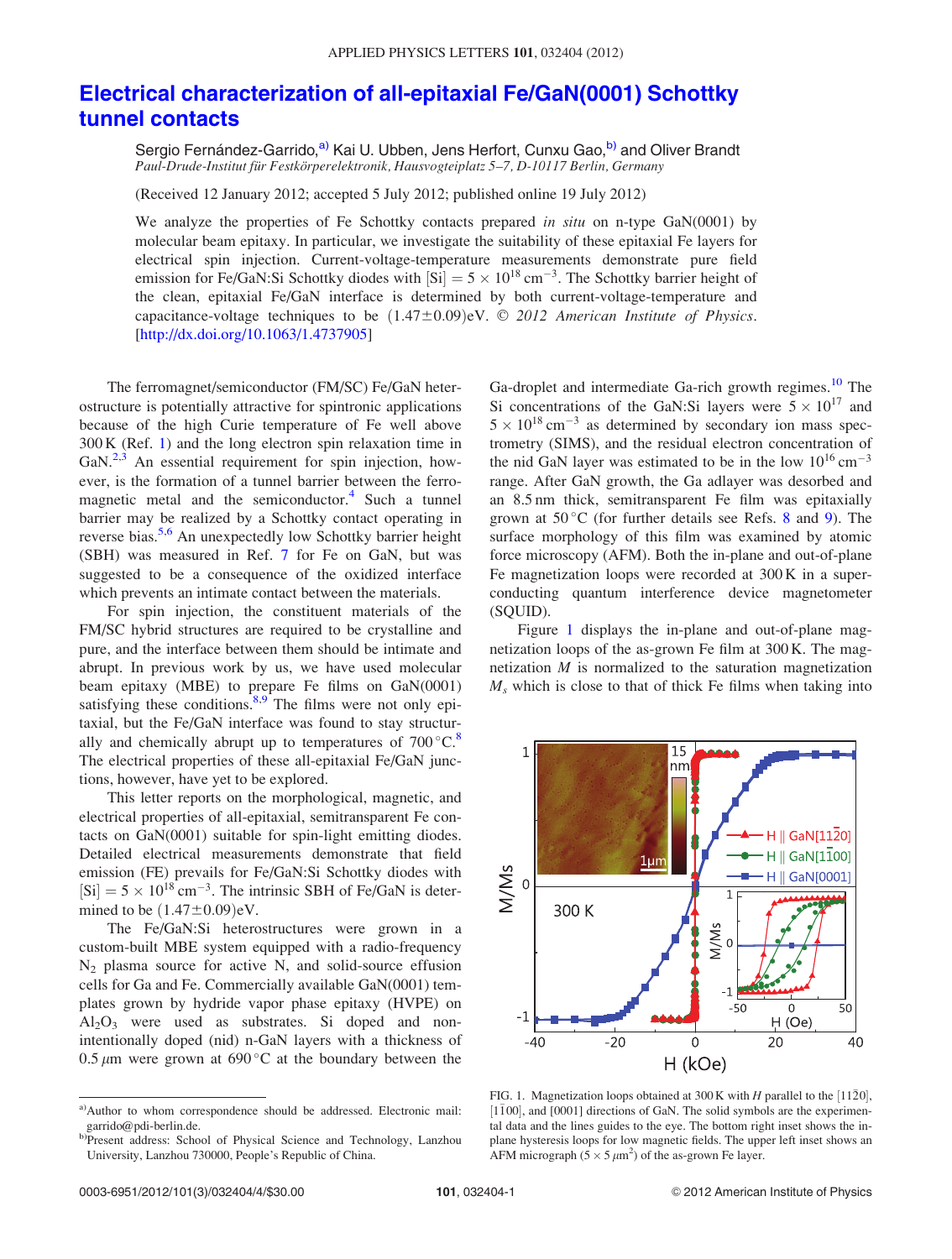<span id="page-2-0"></span>

FIG. 2. Optical micrograph (top view) and schematic structure of an Fe/ GaN:Si Schottky diode.

account the thickness of the surface oxide. $8$  The out-of-plane magnetization loop is also virtually identical to that observed for bulk-like Fe. In contrast, the in-plane magnetization exhibits a pronounced anisotropy as visible in the bottom right inset of Fig. [1.](#page-1-0) This anisotropy is not observed for thick films $\delta$  and is thus presumably an interface-induced effect.

The upper left inset in Fig. [1](#page-1-0) shows a  $5 \times 5 \mu m^2$  AFM micrograph of the as-grown Fe/GaN heterostructure. The Fe film exhibits a root-mean-square roughness below 1 nm. The dark spots with an areal density of  $\approx 1.3 \times 10^9$  cm<sup>-2</sup> stem from threading dislocations originating in the GaN template and intersecting the MBE-grown GaN layer.

Figure 2 shows an optical micrograph and a schematic of the Fe/GaN Schottky diodes. The planar Schottky diodes, consisting of a solid Fe disk ( $\oslash$ 250  $\mu$ m) and an extended ohmic contact, were fabricated using standard optical lithography, wet etching, electron-beam evaporation, and lift-off techniques. To improve the linearity of the ohmic contact, the diodes were annealed at 480 °C for 10 min in an  $N_2$ atmosphere. The electrical properties of these diodes were investigated by current-voltage-temperature (I-V-T) and room temperature capacitance-voltage (C-V) techniques. Both types of measurements were carried out in the dark.

Figures  $3(a)$  and  $3(b)$  display the I-V characteristics of the diodes under investigation at 295 and 80 K, respectively. The nid diode shows a clear rectifying behavior at 295 K with an exponential dependence on the applied voltage for a forward bias between 0.4 and 0.7 V. At higher voltages, the dependence changes to a linear one due to a series resistance of  $dV/dI \approx 28 \Omega$ . Under reverse bias, the current is more than three orders of magnitude lower than under forward bias exhibiting a value as low as  $0.05$  mA at  $-4$  V. For the Si doped diodes, the current under both forward and reverse bias is higher and increases with Si concentration. The comparison of the I-V curves at 295 and 80 K reveals that the Si doped diodes are not as sensitive to the temperature as the nid diode. In fact, for the diode with the highest Si concentration the current is essentially independent of the temperature. The differences between the I-V characteristics of the nid and the Si doped diodes can be understood by taking into account that thermionic field emission (TFE) and FE transport mechanisms are enhanced in the Si doped diodes because the depletion region becomes narrower.<sup>[11](#page-4-0)</sup>



FIG. 3. Current-voltage characteristic of three Fe/GaN Schottky diodes with different doping levels at  $295 K$  (a) and  $80 K$  (b).

Considering that for electrical spin injection a high reverse current is desired and pure FE transport is required to circumvent the conductivity mismatch in metal/semiconductor junctions, $<sup>4</sup>$  $<sup>4</sup>$  $<sup>4</sup>$  we focus hereafter on the analysis of the diode</sup> with the highest Si concentration  $(5 \times 10^{18} \text{ cm}^{-3})$ .

To elucidate the transport mechanism in this diode, we first analyze the forward I-V-T characteristic between 20 and 295 K [Fig.  $4(a)$ ] within the voltage range for which an exponential behavior is observed [see Fig. [4\(b\)](#page-3-0)]. Under forward bias, the relation between the current and the voltage for a Schottky diode can in general be written as

$$
I_F = I_S \exp(eV/nkT), \tag{1}
$$

where  $I_s$ , e, n, and k are the saturation current, the electron charge, the ideality factor, and the Boltzmann constant, respectively. If FE is dominant, as required for spin injection,  $n = E_{00}/kT$ , and  $I_s$  is a function of the SBH  $\phi_B$  and the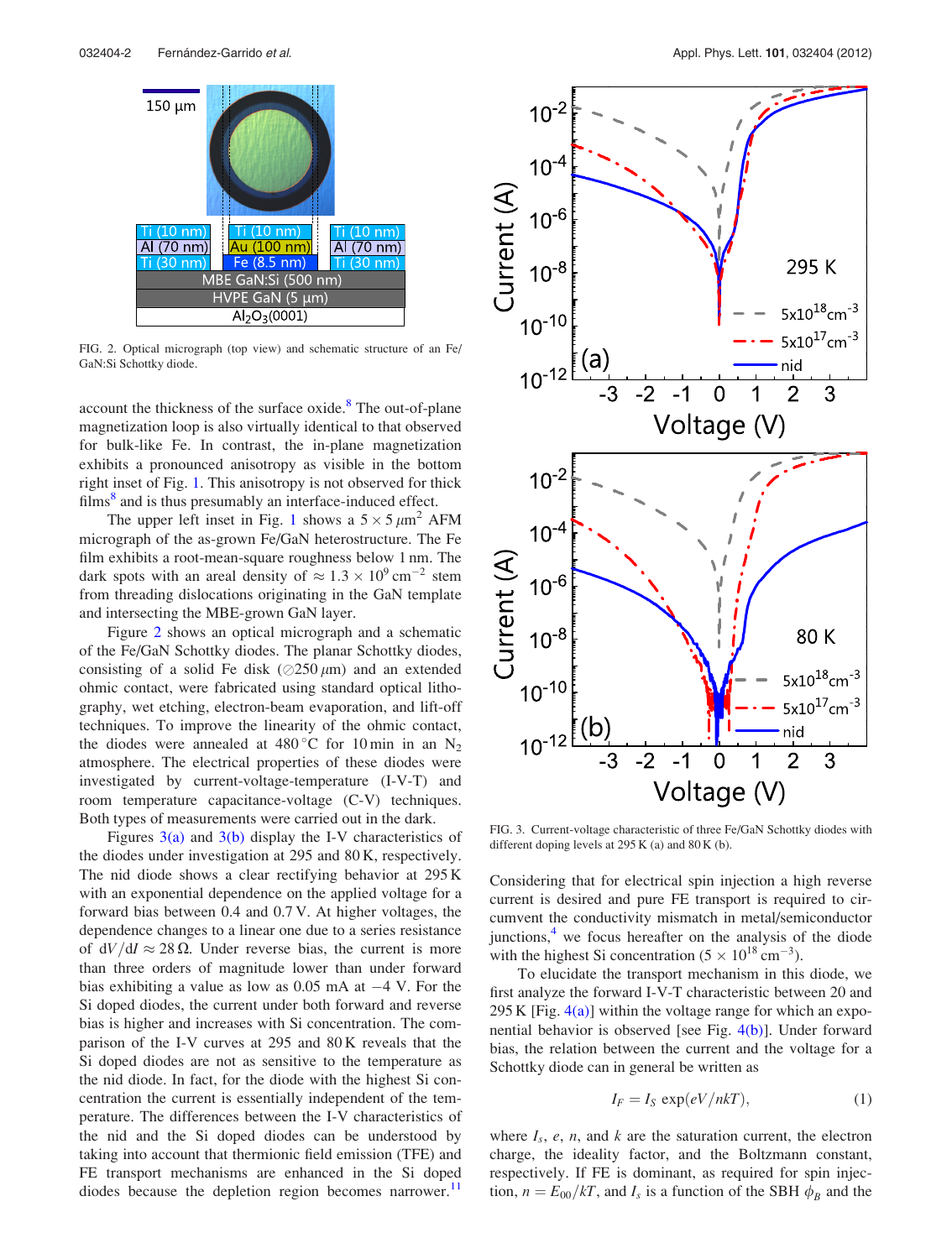<span id="page-3-0"></span>

FIG. 4. (a) Temperature dependence of the I-V characteristic of the Fe/GaN:Si Schottky diode between 20 and 295 K. (b) Current-voltage characteristics of the Schottky diode at 20 K. The open circles represent the experimental data, the solid lines are the fits to Eqs. [\(1\)](#page-2-0) and (2), and the dashed line illustrates the effect of the series resistance. (c) Temperature dependence of the forward ideality factor. The solid line shows the fit to  $n = E_{00}/kT$ . In the inset, the open circles represents the temperature dependence of  $E_{00}$ , calculated as  $nkT$ , and the solid line indicates the value of  $E_{00}$  derived from the fit. (d) Plot of  $1/C^2$  versus V for annealed and as-grown Fe/GaN:Si Schottky diodes with a Si concentration of  $5 \times 10^{17}$  cm<sup>-3</sup>.

characteristic tunneling energy  $E_{00}$  whose value can be calculated to be  $31 \text{ meV}$  for the diode under investigation.<sup>12</sup> Figure  $4(c)$  shows the temperature dependence of *n* derived from the fit of the I-V curves to Eq.  $(1)$ . The ideality factor decreases with temperature, and the experimental data can be properly fit to  $n = E_{00}/kT$  with  $E_{00} = 71$  meV. Hence,  $E_{00}$  is indeed essentially constant as shown in the inset in Fig. 4(c).

The temperature independence of  $E_{00}$  demonstrates that FE dominates for the given Si doping level. $12$  The fact that the experimental value of  $E_{00}$  is higher than the theoretical one reflects a higher tunneling probability than expected.<sup>[12](#page-4-0)</sup> Such a deviation has also been observed by other groups for GaN Schottky diodes, and is commonly explained in terms of defect-assisted tunneling given that the high density of defects and dislocations present in heteroepitaxial GaN layers may provide additional tunneling paths through the energy barrier.<sup>11,13-16</sup>

Since FE is the dominant transport mechanism under forward bias, it should also govern the transport under reverse bias, the preferred configuration for electrical spin-injection.<sup>[4](#page-4-0)</sup> The I-V curve for  $-eV > \phi_B$  is given by

$$
I_R = AA^* \frac{E_{00}^2(\phi_B - eV)}{k^2 \phi_B} \exp \left[ -\frac{2\phi_B^{3/2}}{3E_{00}(\phi_B - eV)^{1/2}} \right], \quad (2)
$$

where  $A$  and  $A^*$  are the Schottky contact area and the effec-tive Richardson constant of Fe, respectively.<sup>[11](#page-4-0),[12](#page-4-0)</sup> Figure  $4(b)$ shows, as an example, the fit of the reverse I-V curve

obtained at 20 K to Eq. (2) using the value for  $E_{00}$  obtained above and treating  $\phi_B$  and  $AA^*$  as fit parameters. A satisfactory fit is obtained for  $\phi_B = 1.4$  eV and  $AA^* = 4 \times 10^{-6}$  $AK^{-2}$ . With increasing temperature,  $\phi_B$  slightly decreases from 1.40 to 1.29 eV, and  $AA^*$  scatters within a range of  $4-8 \times 10^{-6}$  AK<sup>-2</sup>. Taking into account that the Schottky contact area is  $\approx$  5  $\times$  10<sup>-4</sup> cm<sup>-2</sup>, the effective Richardson constant derived from the fit is  $0.8-1.6 \times 10^{-2}$  Acm<sup>-2</sup> K<sup>-2</sup>.

In order to corroborate the value of the SBH derived above, C-V measurements were performed for two different diodes with a Si concentration of  $\left[ Si\right] = 5 \times 10^{17}$  cm<sup>-3</sup> (the high tunneling current under reverse bias for the diode with  $[Si] = 5 \times 10^{18}$  cm<sup>-3</sup> prevents its characterization by C-V). The first one was prepared as described above, and for the second one, the annealing step was omitted. Figure  $4(d)$ presents the plots of  $1/C^2$  versus V at 1 MHz using an excitation voltage of 0.02 V. In both cases, the electron concentration required to fit the data is close to the actual Si concentration determined by SIMS. For the SBH, the fit returns  $(1.471 \pm 0.002)$  and  $(1.552 \pm 0.003)$ eV for the annealed and the as-grown diode, respectively, and thus an only marginally higher value than the average one derived from the I-V-T measurements above  $(1.38\pm0.07)$ eV. The difference can be ascribed to image-charge effects.<sup>[13](#page-4-0)</sup> The C-V results therefore compare well with those derived from the analysis of the I-V curves and furthermore evidence that the annealing step does not strongly influence the SBH.

The classical Schottky-Mott theory predicts a SBH for Fe/GaN of 0.6 eV and evidently cannot account for the SBH